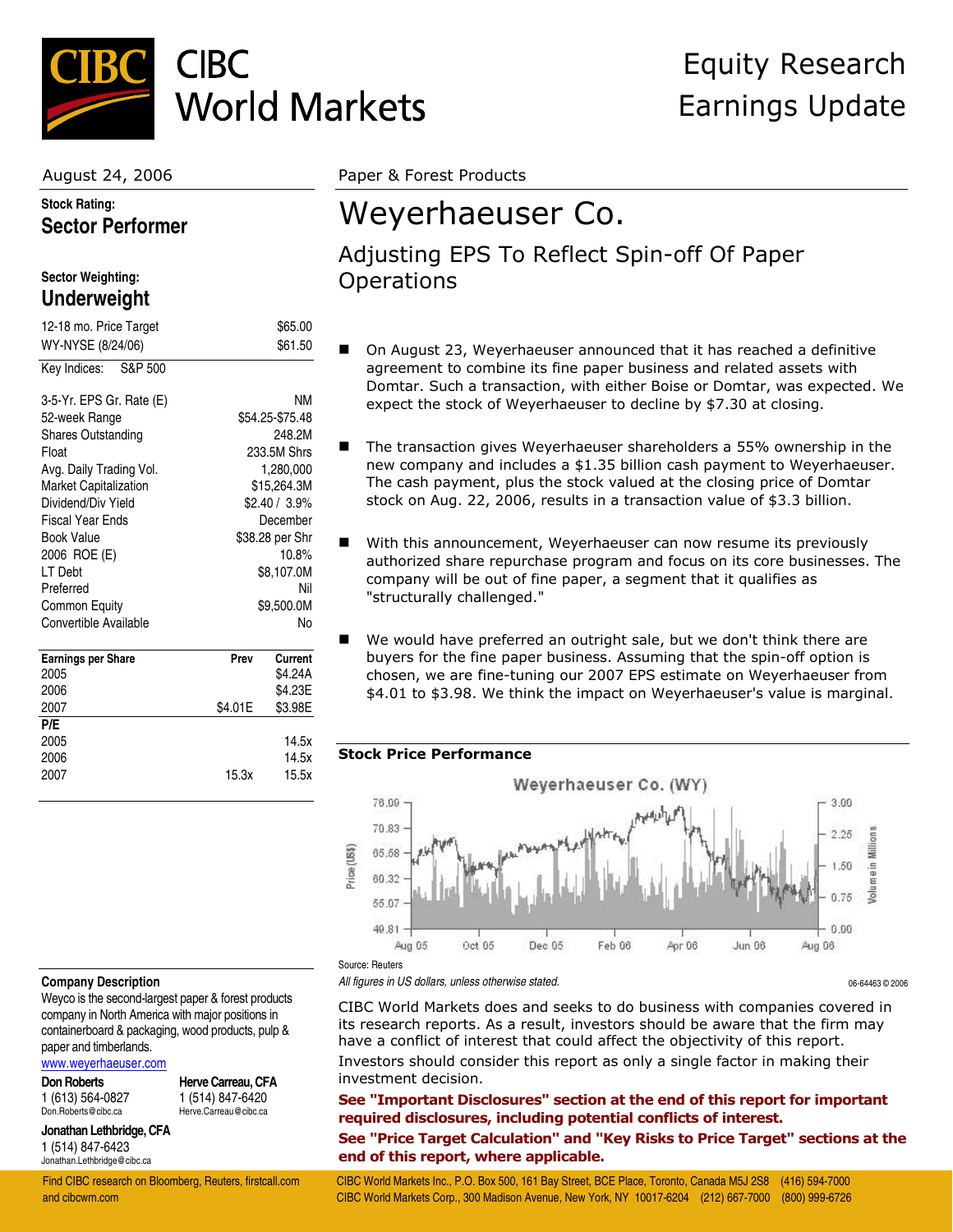The transaction is subject to review by antitrust agencies and securities regulators in the United States and Canada, the receipt of a favorable tax ruling from the U.S. Internal Revenue Service, and other customary closing conditions. It is also subject to approval by Domtar shareholders. Weyerhaeuser and Domtar (DTC-SU) will continue to operate separately until the transaction closes.

The combination is expected to be tax-free for Weyerhaeuser and its shareholders for U.S. federal income tax purposes. The transaction structure requires the cash received by Weyerhaeuser to be used to reduce debt in order to be tax-free.

The transaction, which has been approved by the boards of directors of both companies, is expected to close in the first quarter of 2007. Under the terms of the agreement, Weyerhaeuser will distribute ownership of the Fine Paper business to its shareholders in either a spin-off or split-off transaction. Weyerhaeuser will determine which approach it will take prior to closing the transaction. A spin-off would involve a pro-rata distribution of shares to Weyerhaeuser shareholders. In a spin-off, Weyerhaeuser shareholders would receive a pro rata distribution of approximately 1.14 shares of the new company for each share of Weyerhaeuser that they own. A split-off would provide Weyerhaeuser shareholders the option to elect to exchange Weyerhaeuser shares for stock in the "new Domtar."

Once the transaction is completed, Weyerhaeuser will focus on its core businesses. The priorities include:

- Resuming the share repurchase program for 18 million shares of common stock, or 7.3% of its market capitalization, over the next two years;
- Continuing the ongoing transformation of containerboard packaging to generate higher returns;
- Investing in growth opportunities in real estate;
- Optimizing and growing the timberlands business while pursuing better timber tax legislation;
- Successfully building upon the newly-realigned wood products business. We think that could include the purchase of a large OSB franchise;
- Focusing on high value-added non-paper grade pulp products by the cellulose fibers business.

Weyerhaeuser manufacturing assets included in the combination include:

- Eight paper mills and associated pulp mills (Dryden, Ontario; Hawesville, Ky.; Johnsonburg, Pa.; Kingsport, Tenn.; Bennettsville, S.C.; Plymouth, N.C.; Prince Albert, Saskatchewan; Rothschild, Wis.).
- 14 converting centers (Brownsville, Tenn.; Cerritos, Calif,; Dallas, Texas; DuBois, Pa.; Indianapolis, Ind.; Langhorne, Pa.; Mira Loma, Calif.; Owensboro, Ky.; Plymouth, N.C.; Prince Albert, Saskatchewan; Ridgefields, Tenn.; Rock Hill, S.C; Tatum, S.C., Washington Court, Ohio).
- The market pulp mill at Kamloops, British Columbia.
- The coated groundwood mill in Columbus, Miss.
- Two softwood lumber mills (Big River, Saskatchewan; Ear Falls, Ontario).

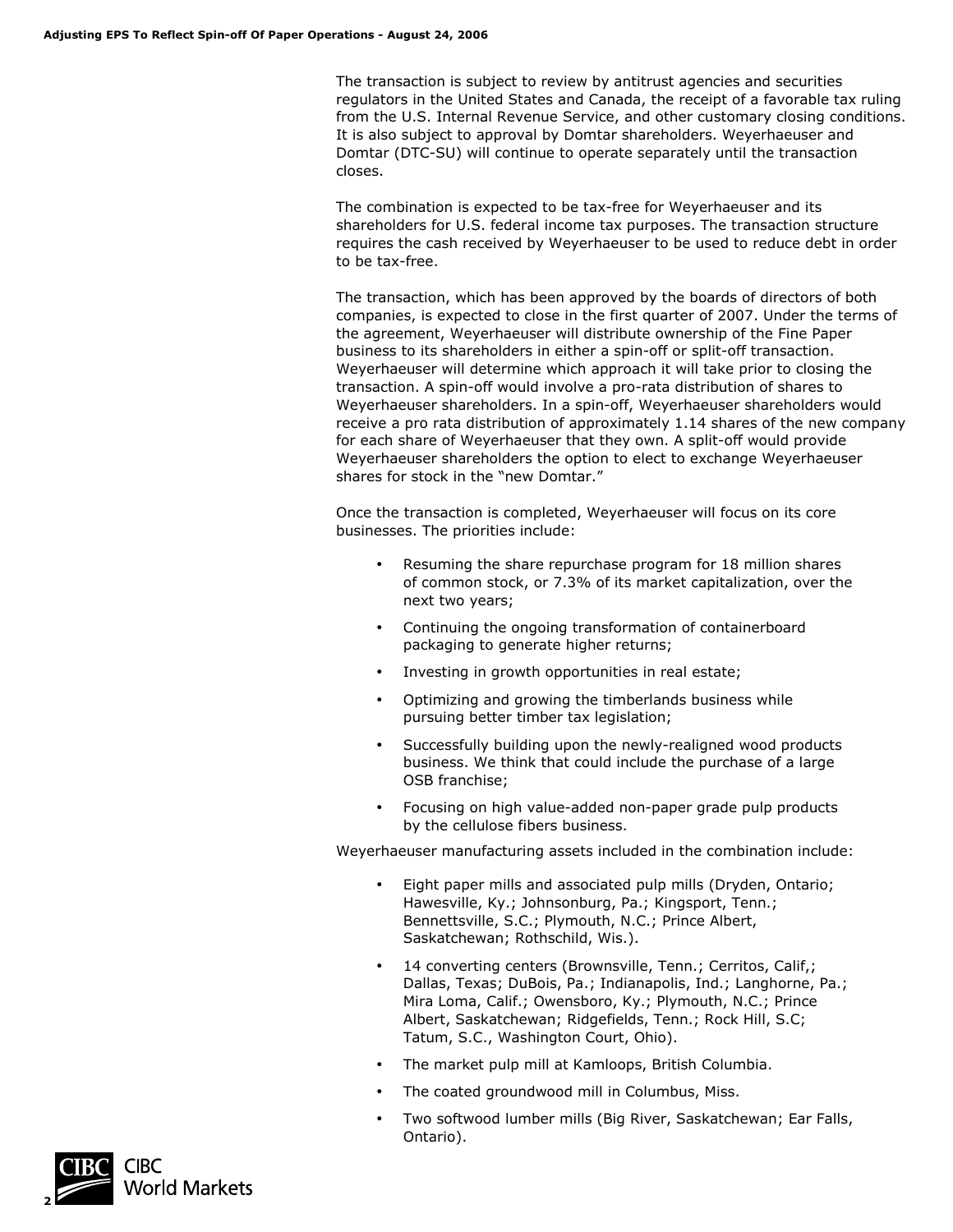This transaction will create the North American market leader in fine paper, with a 33% market share, and it is anticipated that the combination will generate approximately \$200 million in annual synergies within the next two years. Raymond Royer, Domtar president and CEO, will lead an organization of 14,000 employees with a management team composed of executives from Weyerhaeuser paper operations and Domtar. This team includes Marvin Cooper, Weyerhaeuser senior vice president, Cellulose Fiber & White Paper, Containerboard Manufacturing and Engineering, who will become chief operating officer of the new company. The "new Domtar" will have its head office in Montreal, Quebec, while the headquarters of operations will be in Fort Mill, S.C. New Domtar will be incorporated in the U.S.

Exhibit 1 shows the location and the competitiveness of the new Domtar assets. Not only is Weyerhaeuser disposing of its UFS paper franchise, but it is also getting rid of what we view as two "orphan" mills – the groundwood paper mill in Columbus and the NBSK pulp mill in Kamloops. Unfortunately, we don't think these two facilities fit any better into the new Domtar than they did into the old Weyerhaeuser.

#### **Exhibit 1. The New Domtar**

|                                                           |                                          |                                 |          | Capacity |       |       | Capacity     |       |       |
|-----------------------------------------------------------|------------------------------------------|---------------------------------|----------|----------|-------|-------|--------------|-------|-------|
|                                                           | <b>Estimated Position On Cost Curves</b> |                                 |          | Canada   | U.S.  | Total | Domtar Weyco |       | Total |
| <b>Uncoated Freesheet (short tons)</b>                    |                                          | Number of Machines Avg. Size of |          |          |       |       |              |       |       |
|                                                           | North America Cash Costs                 | Machines                        | Machines |          |       |       |              |       |       |
| Ashdown, AR                                               | 1st                                      | 4                               | 225      |          | 900   | 900   | 900          |       | 900   |
| Bennetsville, SC                                          | 2 <sub>nd</sub>                          | 1                               | 370      |          | 370   | 370   |              | 370   | 370   |
| Dryden, ON (one machine down, not shown in capacity)      | 2 <sub>nd</sub>                          | $\mathbf{1}$                    | 330      | 330      |       | 330   |              | 330   | 330   |
| Espanola, ON                                              | Specialties, 2nd                         | 2                               | 50       | 100      |       | 100   | 100          |       | 100   |
| Hawesville, KY                                            | 1st                                      | $\overline{2}$                  | 300      |          | 600   | 600   |              | 600   | 600   |
| Hull, QC                                                  | Specialties, 3rd                         | $\mathbf{1}$                    | 100      | 100      |       | 100   | 100          |       | 100   |
| Johnsonburg, PA                                           | 2nd                                      | 2                               | 180      |          | 360   | 360   |              | 360   | 360   |
| Kingsport, TN                                             | 1st                                      | 1                               | 410      |          | 410   | 410   |              | 410   | 410   |
| Nekoosa, WI                                               | 2nd                                      | 3                               | 67       |          | 200   | 200   | 200          |       | 200   |
| Plymouth, NC                                              | 1st                                      | 2                               | 235      |          | 470   | 470   |              | 470   | 470   |
|                                                           |                                          | 4                               |          |          |       |       |              |       |       |
| Port Edwards, WI                                          | 3rd                                      |                                 | 50       |          | 200   | 200   | 200          |       | 200   |
| Port Huron, MI                                            | Specialties, 4th                         | 4                               | 25       |          | 100   | 100   | 100          |       | 100   |
| Rothschild, WI                                            | 3rd                                      | 1                               | 140      |          | 140   | 140   |              | 140   | 140   |
| Prince Albert, SK (shut down indefinitely)                | 4th                                      | $\mathbf{1}$                    | 290      | 290      |       | 290   |              | 290   | 290   |
| Windsor, QC                                               | 2nd                                      | 2                               | 300      | 600      |       | 600   | 600          |       | 600   |
| Woodland, ME                                              | 2 <sub>nd</sub>                          | $\mathbf{1}$                    | 100      |          | 100   | 100   | 100          |       | 100   |
| Total                                                     |                                          |                                 |          | 1,420    | 3,850 | 5,270 | 2,300        | 2,970 | 5,270 |
|                                                           |                                          |                                 |          |          |       |       |              |       |       |
| <b>Coated Groundwood (short tons)</b>                     | Global Cost Curve Del. Chicago           |                                 |          |          |       |       |              |       |       |
| Columbus, MS                                              | 1st                                      |                                 |          |          | 240   | 240   |              | 240   | 240   |
|                                                           | Global Softwood Curve Del. Rotterdam     |                                 |          |          |       |       |              |       |       |
| <b>Pulp Mills (metric tonnes)</b>                         |                                          |                                 |          |          |       |       |              |       |       |
| Ashdown, AR                                               | 1st                                      |                                 |          |          | 190   | 190   | 190          |       | 190   |
| Bennettsville, SC                                         | 2nd                                      |                                 |          |          | 90    | 90    |              | 90    | 90    |
| Dryden, ON (currently idled)                              | 4th                                      |                                 |          | 50       |       | 50    |              | 50    | 50    |
| Espanola, ON                                              | 4th                                      |                                 |          | 240      |       | 240   | 240          |       | 240   |
| Hawesville, KY                                            | 2nd                                      |                                 |          |          | 100   | 100   |              | 100   | 100   |
| Kamloops, BC                                              | 3th, worst in BC Interior                |                                 |          | 450      |       | 450   |              | 450   | 450   |
| Lebel-sur-Quevillon, QC (shut down indefinitely)          | 4th                                      |                                 |          | 290      |       | 290   | 290          |       | 290   |
| Plymouth, NC                                              | 2nd                                      |                                 |          |          | 160   | 160   |              | 160   | 160   |
| Prince Albert, SK (shut down indefinitely)                | 4th                                      |                                 |          | 120      |       | 120   |              | 120   | 120   |
| Woodland, ME                                              | Hardwood, n/a                            |                                 |          |          | 240   | 240   | 240          |       | 240   |
| <b>Total Market Pulp</b>                                  |                                          |                                 |          | 1,150    | 780   | 1,930 | 960          | 970   | 1,930 |
|                                                           |                                          |                                 |          |          |       |       |              |       |       |
| <b>Total Pulp &amp; Paper</b>                             |                                          |                                 |          | 2,570    | 4,630 | 7,200 | 3,260        | 3,940 | 7,200 |
| Distribution                                              |                                          |                                 |          | 36%      | 64%   | 100%  | 45%          | 55%   | 100%  |
| Paper Converting & Forms (short tons)                     | n/a                                      |                                 |          |          | 1,820 |       |              | 1,820 |       |
| Lumber (mfbm)                                             | North America Cash Cost                  |                                 |          |          |       |       |              |       |       |
| 9 sawmills in eastern Canada, 1 in Saskatchewan           | 4th on average                           |                                 |          | 1,300    |       | 1,300 | 1,100        | 200   | 1,300 |
| Packaging                                                 |                                          |                                 |          |          |       |       |              |       |       |
| 50% of Norampac                                           | n/a                                      |                                 |          |          |       | 1,600 | 1,600        |       |       |
| Source: RISI, Company reports and CIBC World Markets Inc. |                                          |                                 |          |          |       |       |              |       |       |

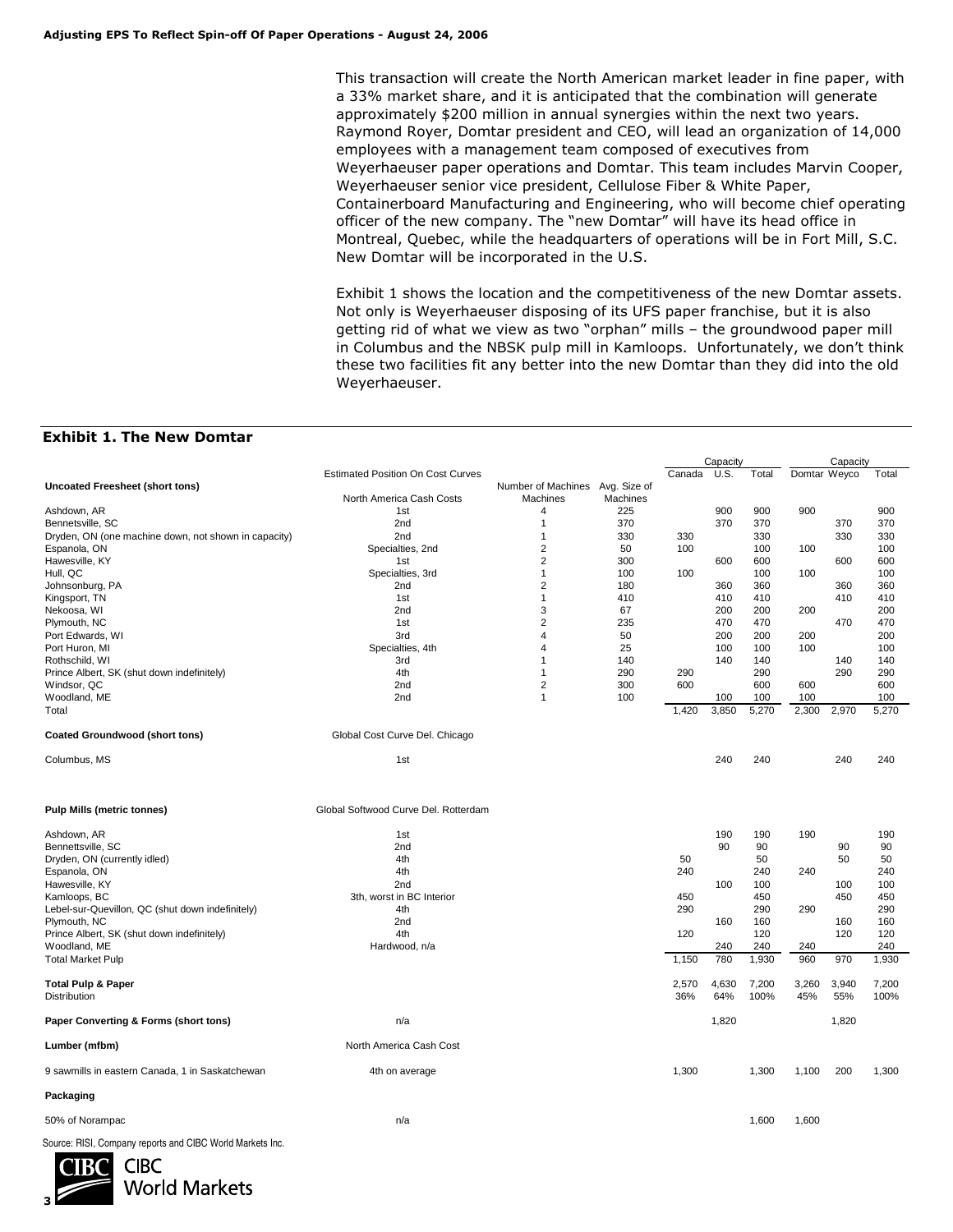Based on annualized Q2/06 results, the new entity would have generated \$6.5 billion in sales and \$730 million in EBITDA and carried \$3.2 billion in debt. While the Weyerhaeuser assets would have contributed \$380 million in EBITDA, this reflects \$334 million in depreciation and amortization. As a result, on an EBIT basis, the Weyerhaeuser assets would have contributed only \$46 million.

In terms of the impact on Weyerhaeuser's valuation, the company is giving away an estimated \$418 million in 2007 EBITDA in exchange of a cash payment of \$1,350 million and 55% of new Domtar. Given that we value Weyerhaeuser's fine paper EBITDA at 7.25x in our price target calculation (i.e., \$3.0 billion) and that we estimate the value of a 55% ownership in new Domtar at \$1.6 billion, we estimate that the net effect on Weyerhaeuser's value is a decrease of only \$50 million, or \$0.20/share. This is a low price to pay to become more focused and exit a segment in which we think demand is on a secular downward trend.

Assuming that the spin-off option is chosen, we expect the stock of Weyerhaeuser to decline by the value of the equity distributed at closing. Based on the current share price of Domtar (\$6.40), this value represents \$7.30 per Weyerhaeuser share.

#### **Exhibit 2. Weyerhaeuser's Income Statement (\$ mlns., except per share)**

|                                               | 2005       | 2006E      | 2007E      |
|-----------------------------------------------|------------|------------|------------|
| <b>Sales</b>                                  | \$22,886.0 | \$22,619.5 | \$19,865.1 |
| <b>Cost of Sales</b>                          | \$19,338.0 | \$19,314.3 | \$17,132.8 |
| <b>EBITDA</b>                                 | \$2,968.0  | \$2,454.2  | \$2,704.0  |
| Depreciation                                  | \$1,329.0  | \$1,248.0  | \$914.0    |
| <b>Operating Profit</b>                       | \$1,639.0  | \$1,206.2  | \$1,790.0  |
| Other Expenses (Gains)                        | \$0.0      | \$1.0      | \$2.0      |
| <b>Financial Expenses</b>                     | \$580.0    | \$369.5    | \$262.9    |
| <b>Earnings Before Income Taxes</b>           | \$1,059.0  | \$835.7    | \$1,525.1  |
| Income Taxes                                  | \$326.0    | \$513.9    | \$549.8    |
| <b>Minority Interest</b>                      | \$0.0      | \$0.0      | \$0.0      |
| <b>Net Earnings</b>                           | \$733.0    | \$321.8    | \$975.3    |
| <b>Net Earnings Per Share (Fully Diluted)</b> | \$2.99     | \$1.31     | \$3.98     |
| <b>EPS Before Unusuals</b>                    | \$4.24     | \$4.23     | \$3.98     |
|                                               |            |            |            |

Source: Company reports and CIBC World Markets Inc.

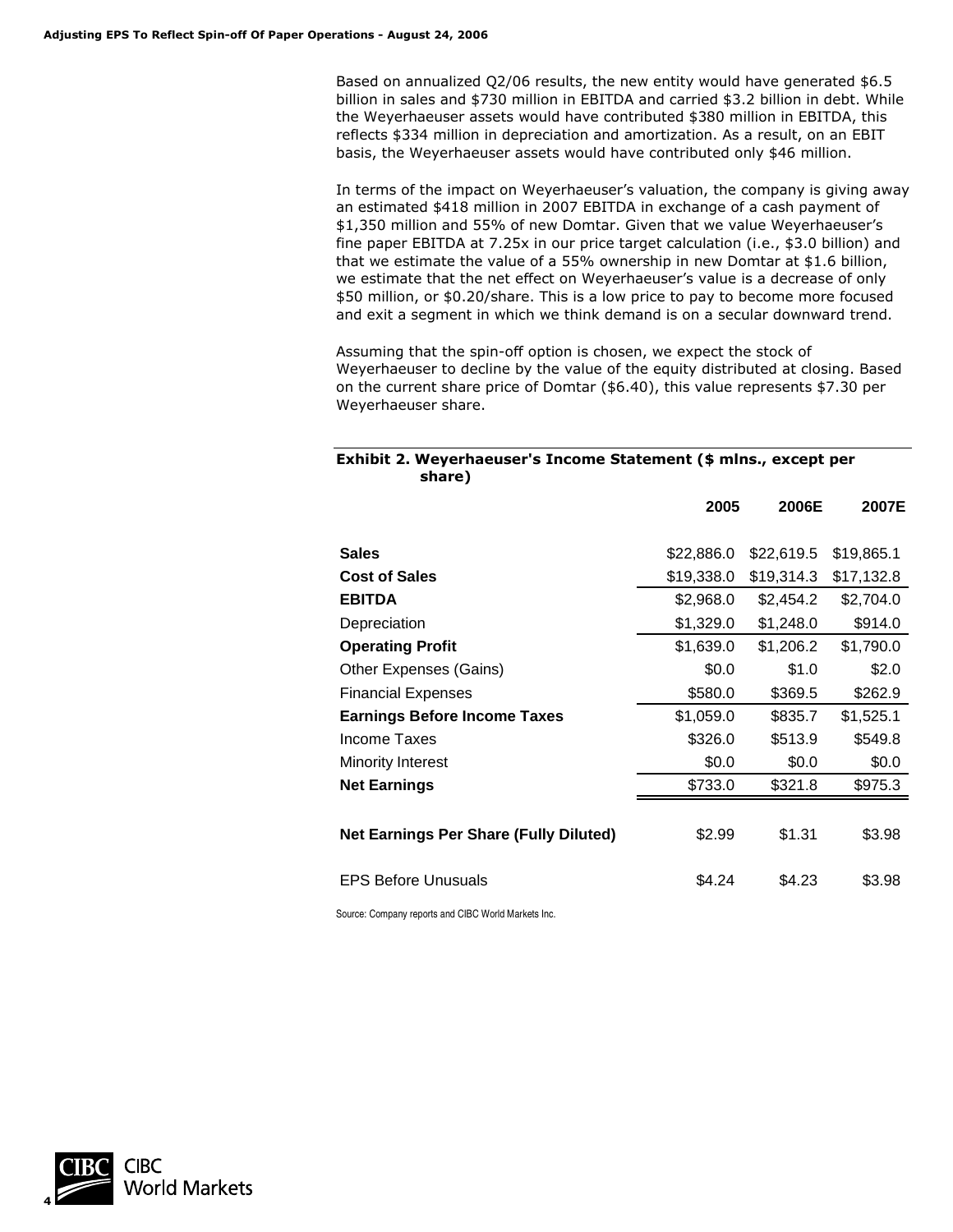|                                               | 2005A        | 2006E       | 2007E     |
|-----------------------------------------------|--------------|-------------|-----------|
| <b>Sales</b>                                  | \$4,966.0    | \$4,663.4   | \$7,355.7 |
| <b>Cost of Sales</b>                          | \$5,054.0    | \$4,243.0   | \$6,282.2 |
| <b>EBITDA</b>                                 | (\$88.0)     | \$420.4     | \$1,073.6 |
| Depreciation                                  | \$375.0      | \$314.0     | \$684.3   |
| <b>Operating Profit</b>                       | (\$463.0)    | \$106.4     | \$389.3   |
| Other Expenses (Gains)                        | \$0.0        | \$0.0       | \$0.0     |
| <b>Financial Expenses</b>                     | \$150.0      | \$155.0     | \$276.4   |
| <b>Earnings Before Income Taxes</b>           | $($ \$613.0) | $($ \$48.6) | \$112.9   |
| Income Taxes                                  | (\$225.0)    | (\$26.5)    | \$39.5    |
| Minority Interest                             | \$0.0        | \$0.0       | \$0.0     |
| <b>Net Earnings</b>                           | (\$388.0)    | (\$22.1)    | \$73.4    |
| Net Earnings Per Common Share (Fully Diluted) | ( \$1.69)    | (S0.10)     | \$0.14    |
| <b>EPS Before Unusual Items</b>               | $(\$0.37)$   | (S0.09)     | \$0.14    |
| Weighted Average Number of Common Shares      | 229.7        | 230.2       | 512.0     |

### **Exhibit 3. New Domtar's Income Statement (\$ mlns., except per share)**

Source: Company reports and CIBC World Markets Inc.

## **Price Target Calculation**

Based on a multiple of 7.25x our target EBITDA (25% of 2006E EBITDA and 75% of 2007E EBITDA), we have a price target of \$65.00 on Weyerhaeuser. Our target multiple reflects a liquidity premium on average historical valuation in the sector.

## **Key Risks To Price Target**

Potential risks to our price target include a weaker-than-expected economy, which would prevent pulp & paper prices from moving higher and a larger-thanexpected correction in U.S. housing starts, which would result in low building materials prices.

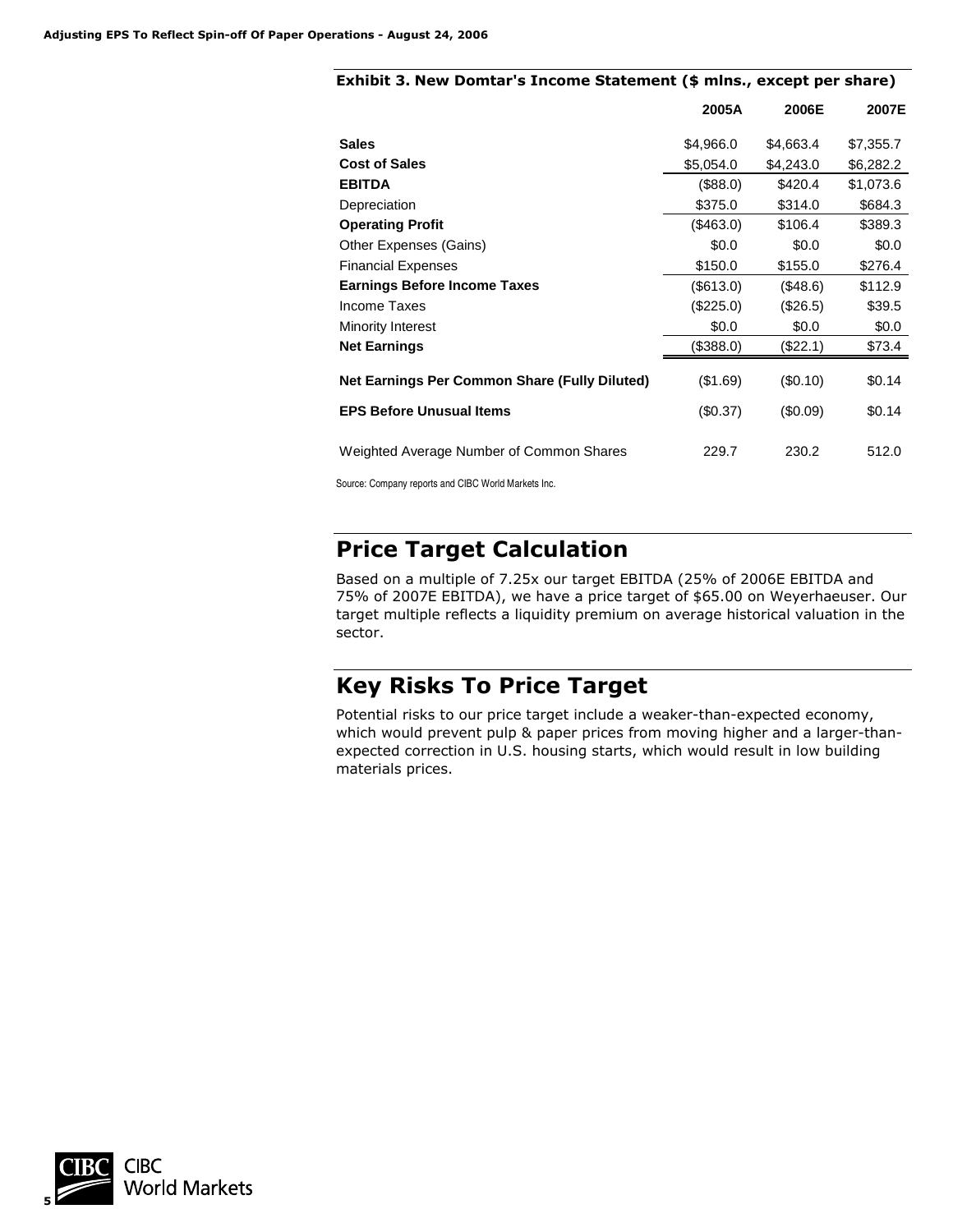## **Our EPS estimates are shown below:**

|              | 1 Qtr.  | 2 Qtr.  | 3 Qtr.  | 4 Qtr.  | Yearly  |
|--------------|---------|---------|---------|---------|---------|
| 2005 Current | \$1.03A | \$1.34A | \$0.93A | \$0.94A | \$4.24A |
| 2006 Current | \$0.69A | \$1.16A | \$1.26E | \$1.12E | \$4.23E |
| 2007 Prior   | $\sim$  | $\sim$  | $\sim$  | $\sim$  | \$4.01E |
| 2007 Current | $\sim$  | $\sim$  | $\sim$  | $\sim$  | \$3.98E |

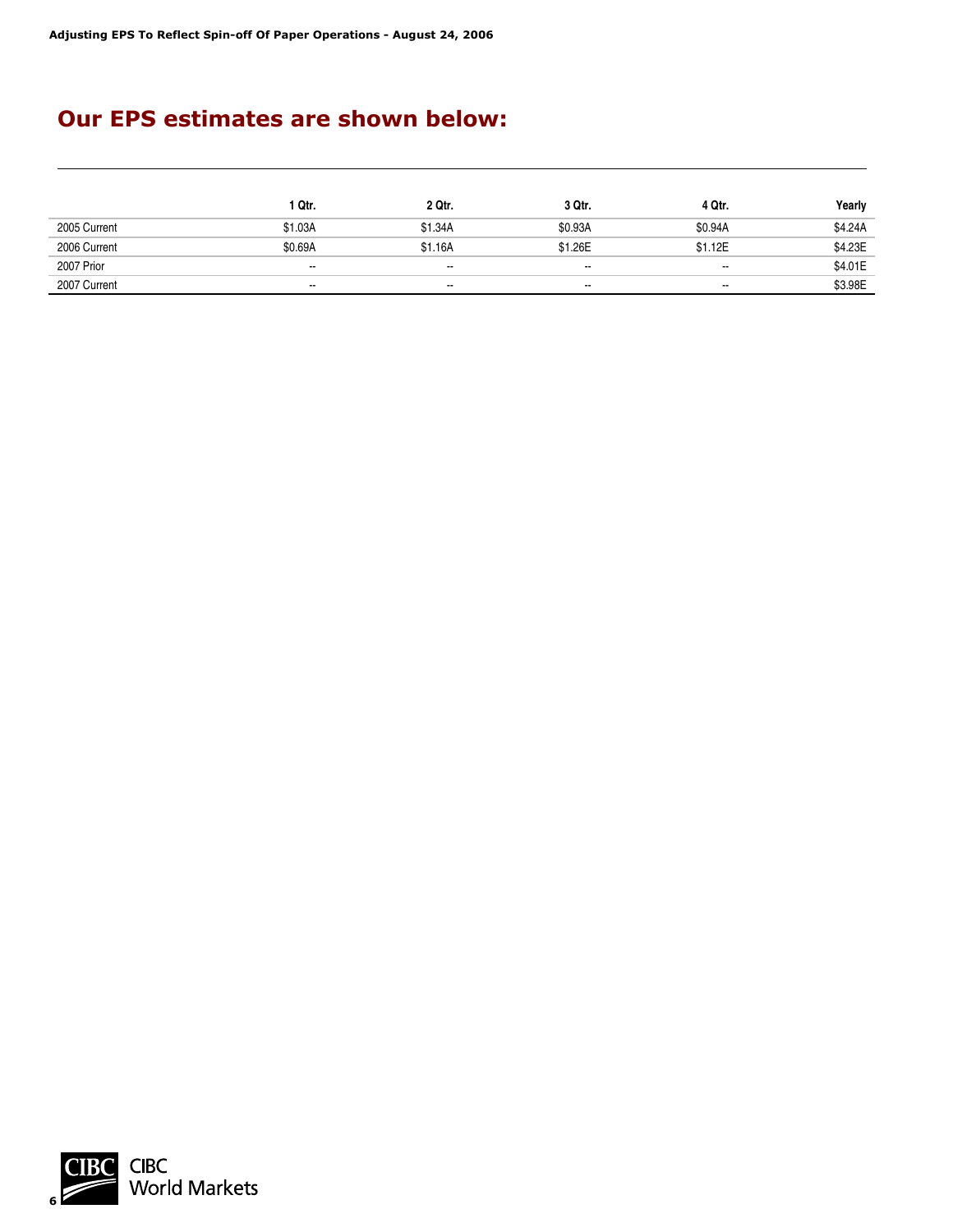## **IMPORTANT DISCLOSURES:**

**Analyst Certification:** Each CIBC World Markets research analyst named on the front page of this research report, or at the beginning of any subsection hereof, hereby certifies that (i) the recommendations and opinions expressed herein accurately reflect such research analyst's personal views about the company and securities that are the subject of this report and all other companies and securities mentioned in this report that are covered by such research analyst and (ii) no part of the research analyst's compensation was, is, or will be, directly or indirectly, related to the specific recommendations or views expressed by such research analyst in this report.

**Potential Conflicts of Interest:** Equity research analysts employed by CIBC World Markets are compensated from revenues generated by various CIBC World Markets businesses, including the CIBC World Markets Investment Banking Department within the Corporate and Leveraged Finance Division. Research analysts do not receive compensation based upon revenues from specific investment banking transactions. CIBC World Markets generally prohibits any research analyst and any member of his or her household from executing trades in the securities of a company that such research analyst covers. Additionally, CIBC World Markets generally prohibits any research analyst from serving as an officer, director or advisory board member of a company that such analyst covers.

In addition to 1% ownership positions in covered companies that are required to be specifically disclosed in this report, CIBC World Markets may have a long position of less than 1% or a short position or deal as principal in the securities discussed herein, related securities or in options, futures or other derivative instruments based thereon.

Recipients of this report are advised that any or all of the foregoing arrangements, as well as more specific disclosures set forth below, may at times give rise to potential conflicts of interest.

## **Important Disclosure Footnotes for Weyerhaeuser Co. (WY)**

- 2a Weyerhaeuser Co. is a client for which a CIBC World Markets company has performed investment banking services in the past 12 months.
- 2e CIBC World Markets Inc. has received compensation for investment banking services from Weyerhaeuser Co. in the past 12 months.

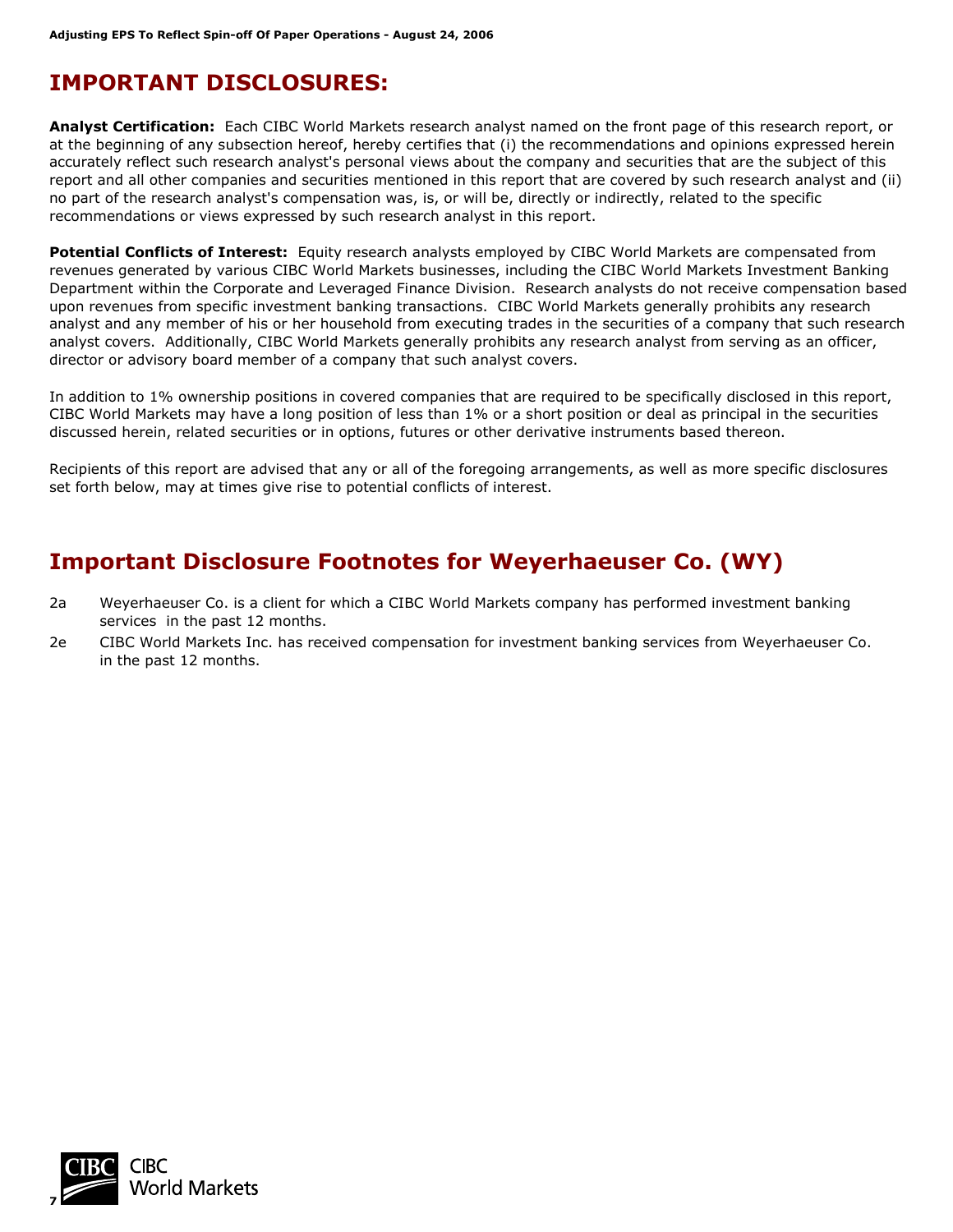### **Important Disclosure Footnotes for Companies Mentioned in this Report that Are Covered by CIBC World Markets:**

**Stock Prices as of 08/24/2006:**  Domtar Inc. (2a, 2d, 2g, 7) (DTC-TSX, C\$7.18, Sector Underperformer)

**Important disclosure footnotes that correspond to the footnotes in this table may be found in the "Key to Important Disclosure Footnotes" section of this report.** 

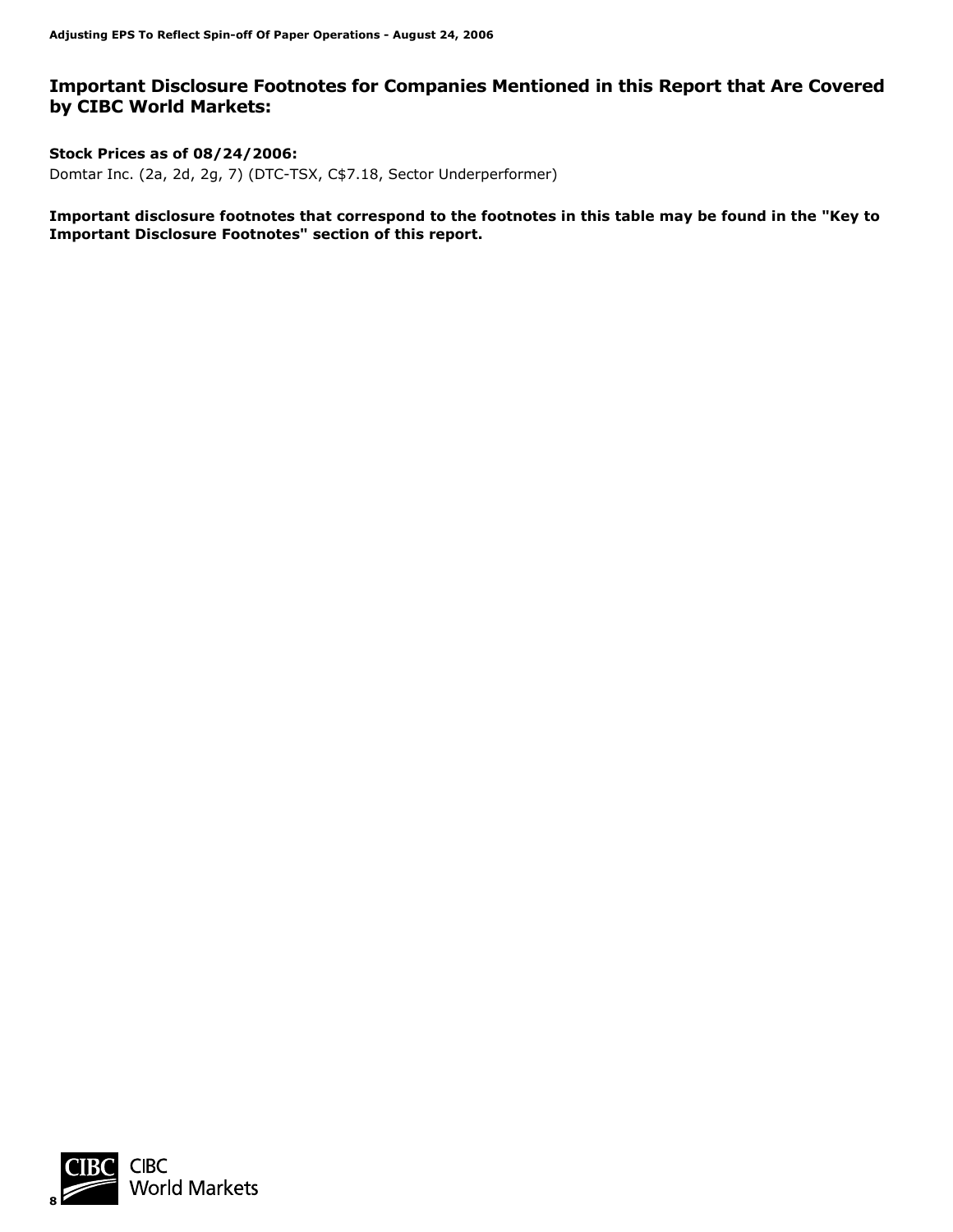## **Key to Important Disclosure Footnotes:**

- 1 CIBC World Markets Corp. makes a market in the securities of this company.
- 2a This company is a client for which a CIBC World Markets company has performed investment banking services in the past 12 months.
- 2b CIBC World Markets Corp. has managed or co-managed a public offering of securities for this company in the past 12 months.
- 2c CIBC World Markets Inc. has managed or co-managed a public offering of securities for this company in the past 12 months.
- 2d CIBC World Markets Corp. has received compensation for investment banking services from this company in the past 12 months.
- 2e CIBC World Markets Inc. has received compensation for investment banking services from this company in the past 12 months.
- 2f CIBC World Markets Corp. expects to receive or intends to seek compensation for investment banking services from this company in the next 3 months.
- 2g CIBC World Markets Inc. expects to receive or intends to seek compensation for investment banking services from this company in the next 3 months.
- 3a This company is a client for which a CIBC World Markets company has performed non-investment banking, securities-related services in the past 12 months.
- 3b CIBC World Markets Corp. has received compensation for non-investment banking, securities-related services from this company in the past 12 months.
- 3c CIBC World Markets Inc. has received compensation for non-investment banking, securities-related services from this company in the past 12 months.
- 4a This company is a client for which a CIBC World Markets company has performed non-investment banking, non-securities-related services in the past 12 months.
- 4b CIBC World Markets Corp. has received compensation for non-investment banking, non-securities-related services from this company in the past 12 months.
- 4c CIBC World Markets Inc. has received compensation for non-investment banking, non-securities-related services from this company in the past 12 months.
- 5a The CIBC World Markets Corp. analyst(s) who covers this company also has a long position in its common equity securities.
- 5b A member of the household of a CIBC World Markets Corp. research analyst who covers this company has a long position in the common equity securities of this company.
- 6a The CIBC World Markets Inc. fundamental analyst(s) who covers this company also has a long position in its common equity securities.
- 6b A member of the household of a CIBC World Markets Inc. fundamental research analyst who covers this company has a long position in the common equity securities of this company.
- 7 CIBC World Markets Corp., CIBC World Markets Inc., and their affiliates, in the aggregate, beneficially own 1% or more of a class of equity securities issued by this company.
- 8 A partner, director or officer of CIBC World Markets Inc. or any analyst involved in the preparation of this research report has provided services to this company for remuneration in the past 12 months.
- 9 A senior executive member or director of Canadian Imperial Bank of Commerce ("CIBC"), the parent company to CIBC World Markets Inc. and CIBC World Markets Corp., or a member of his/her household is an officer, director or advisory board member of this company or one of its subsidiaries.
- 10 Canadian Imperial Bank of Commerce ("CIBC"), the parent company to CIBC World Markets Inc. and CIBC World Markets Corp., has a significant credit relationship with this company.
- 11 The equity securities of this company are restricted voting shares.
- 12 The equity securities of this company are subordinate voting shares.
- 13 The equity securities of this company are non-voting shares.
- 14 The equity securities of this company are limited voting shares.

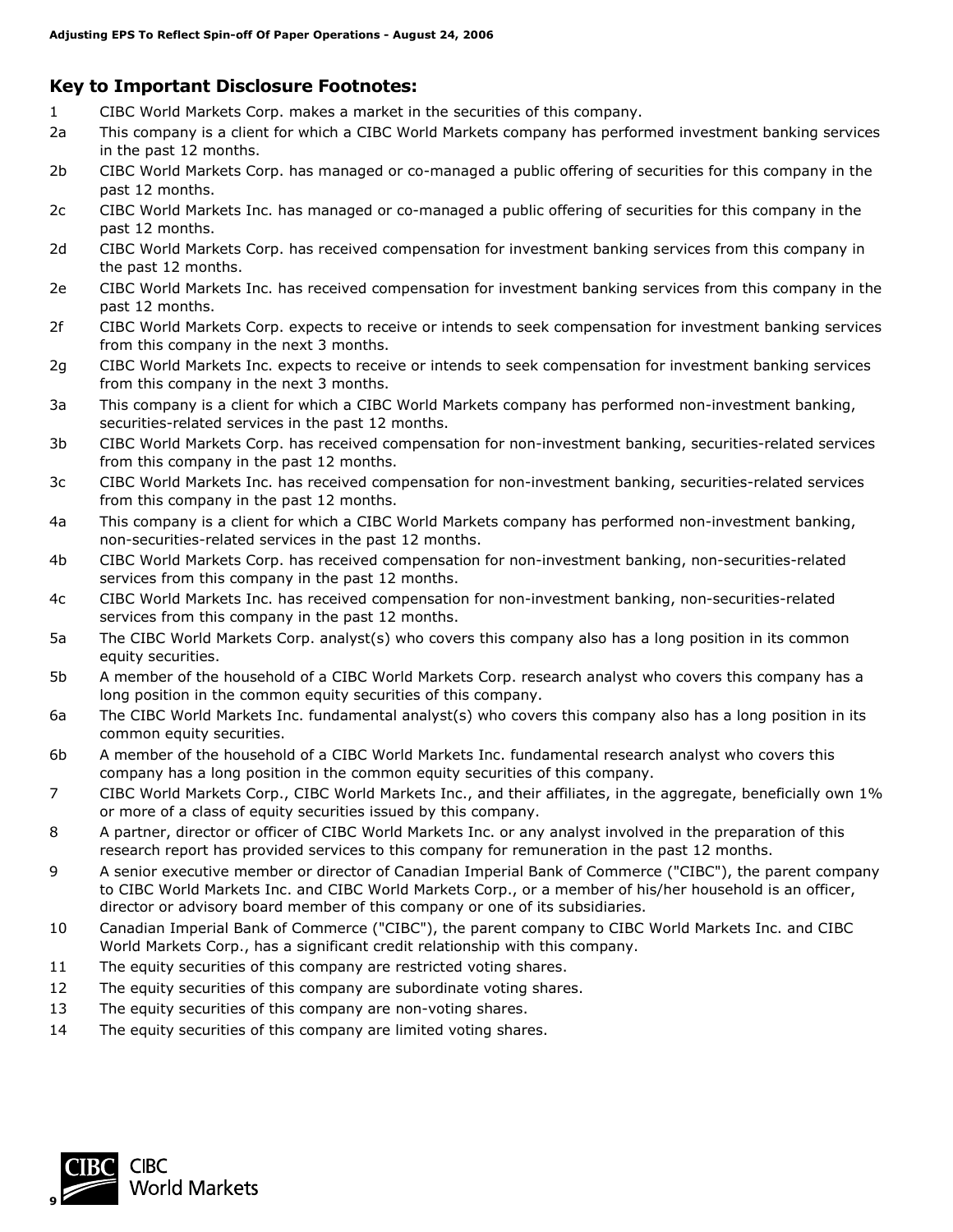## **CIBC World Markets Price Chart**



#### **HISTORICAL PERFORMANCE OF CIBC WORLD MARKETS' RECOMMENDATIONS FOR WEYERHAEUSER CO. (WY)**

| Date       | <b>Change Type</b> | <b>Closing Price</b> | Rating    | <b>Price Target</b> | Coverage    |
|------------|--------------------|----------------------|-----------|---------------------|-------------|
| 10/15/2003 |                    | 59.60                | <b>SU</b> | 60.00               | Don Roberts |
| 01/23/2004 |                    | 63.26                | SU        | 62.00               | Don Roberts |
| 03/03/2004 |                    | 65.42                | SU        | 63.00               | Don Roberts |
| 10/24/2004 |                    | 60.30                | <b>SU</b> | 66.00               | Don Roberts |
| 02/06/2005 |                    | 64.43                | <b>SU</b> | 68.00               | Don Roberts |
| 02/18/2005 |                    | 65.81                | R.        | $\sim$              | Don Roberts |
| 05/31/2005 |                    | 64.15                | <b>SU</b> | 68.00               | Don Roberts |
| 09/01/2005 |                    | 65.50                | SU        | 67.00               | Don Roberts |
| 03/09/2006 | AU.                | 70.03                | <b>SP</b> | 70.00               | Don Roberts |
| 05/29/2006 |                    | 64.61                | <b>SP</b> | 68.00               | Don Roberts |
| 07/18/2006 |                    | 56.35                | <b>SP</b> | 65.00               | Don Roberts |

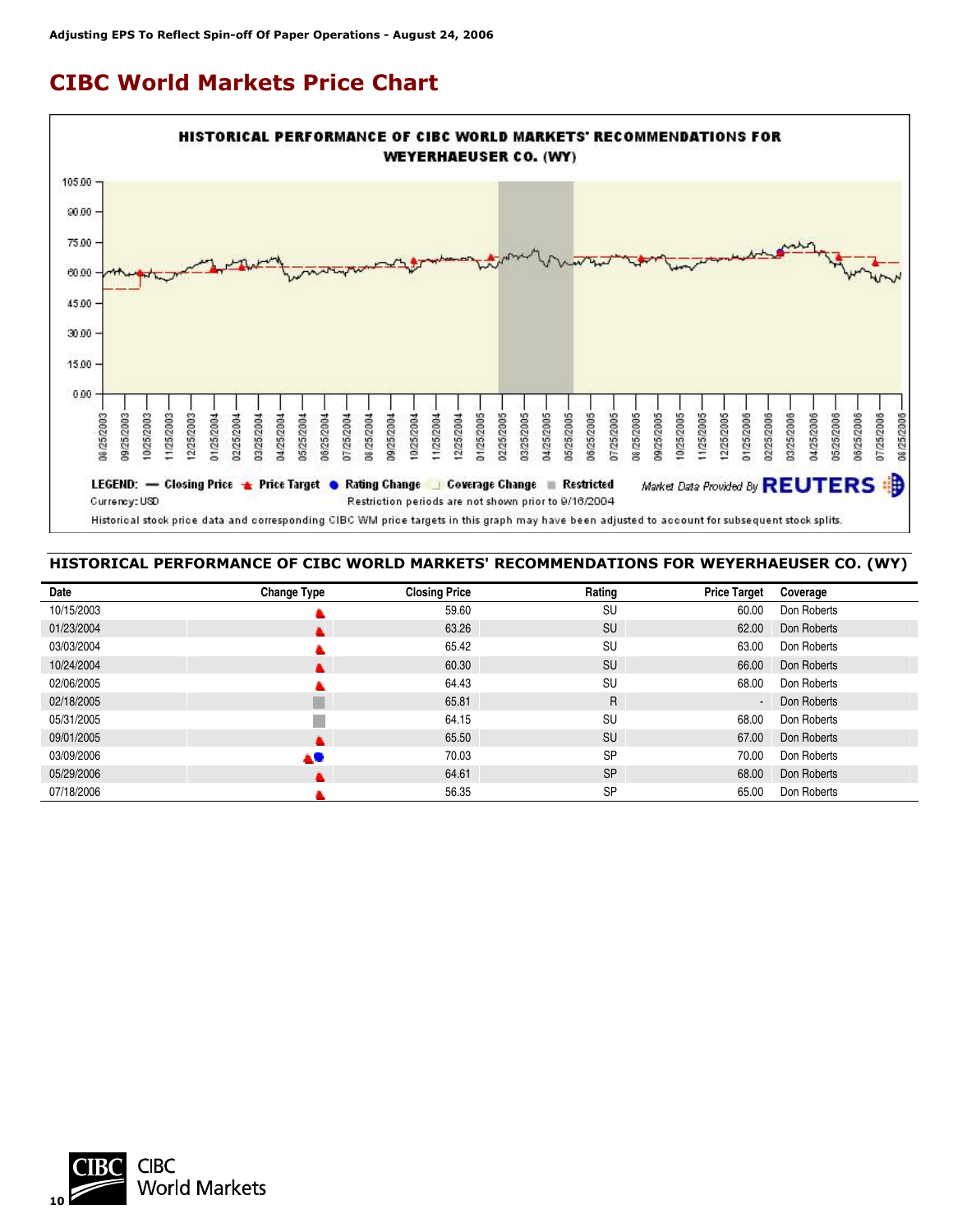## **CIBC World Markets' Stock Rating System**

| <b>Abbreviation</b>  | Rating                | <b>Description</b>                                                                 |
|----------------------|-----------------------|------------------------------------------------------------------------------------|
| <b>Stock Ratings</b> |                       |                                                                                    |
| SO.                  | Sector Outperformer   | Stock is expected to outperform the sector during the next 12-18 months.           |
| <b>SP</b>            | Sector Performer      | Stock is expected to perform in line with the sector during the next 12-18 months. |
| SU                   | Sector Underperformer | Stock is expected to underperform the sector during the next 12-18 months.         |
| NR.                  | Not Rated             | CIBC World Markets does not maintain an investment recommendation on the stock.    |
| R.                   | Restricted            | CIBC World Markets is restricted*** from rating the stock.                         |
| Sector Weightings**  |                       |                                                                                    |
| O                    | Overweight            | Sector is expected to outperform the broader market averages.                      |
| М                    | Market Weight         | Sector is expected to equal the performance of the broader market averages.        |
| U                    | Underweight           | Sector is expected to underperform the broader market averages.                    |
| <b>NA</b>            | None                  | Sector rating is not applicable.                                                   |

\*\*Broader market averages refer to the S&P 500 in the U.S. and the S&P/TSX Composite in Canada.

"Speculative" indicates that an investment in this security involves a high amount of risk due to volatility and/or liquidity issues. \*\*\*Restricted due to a potential conflict of interest.

#### **Ratings Distribution\*: CIBC World Markets' Coverage Universe**

| (as of 24 Aug 2006)             | Count | Percent | <b>Inv. Banking Relationships</b> | Count | Percent |
|---------------------------------|-------|---------|-----------------------------------|-------|---------|
| Sector Outperformer (Buy)       | 324   | 40.1%   | Sector Outperformer (Buy)         | 171   | 52.8%   |
| Sector Performer (Hold/Neutral) | 390   | 48.3%   | Sector Performer (Hold/Neutral)   | 189   | 48.5%   |
| Sector Underperformer (Sell)    | 63    | 7.8%    | Sector Underperformer (Sell)      | 30    | 47.6%   |
| Restricted                      | 22    | $2.7\%$ | Restricted                        | 21    | 95.5%   |
|                                 |       |         |                                   |       |         |

#### **Ratings Distribution: Paper & Forest Products Coverage Universe**

| Count | Percent | <b>Inv. Banking Relationships</b> | Count | Percent |
|-------|---------|-----------------------------------|-------|---------|
|       | 14.3%   | Sector Outperformer (Buy)         |       | 100.0%  |
|       | 57.1%   | Sector Performer (Hold/Neutral)   | 4     | 50.0%   |
|       | 21.4%   | Sector Underperformer (Sell)      |       | 100.0%  |
|       | 7.1%    | Restricted                        |       | 100.0%  |
|       |         |                                   |       |         |

Paper & Forest Products Sector includes the following tickers: A, BOW, CAS, CFP, CTL, DTC, FPS, IFP.A, IP, LPX, NBD, TBC, WFT, WY.

\*Although the investment recommendations within the three-tiered, relative stock rating system utilized by CIBC World Markets do not correlate to buy, hold and sell recommendations, for the purposes of complying with NYSE and NASD rules, CIBC World Markets has assigned buy ratings to securities rated Sector Outperformer, hold ratings to securities rated Sector Performer, and sell ratings to securities rated Sector Underperformer without taking into consideration the analyst's sector weighting.

Important disclosures required by IDA Policy 11, including potential conflicts of interest information, our system for rating investment opportunities and our dissemination policy can be obtained by visiting CIBC World Markets on the web at<http://research.cibcwm.com/res/Policies/Policies.html> or by writing to CIBC World Markets Inc., BCE Place, 161 Bay Street, 4th Floor, Toronto, Ontario M5J 2S8, Attention: Research Disclosures Request.